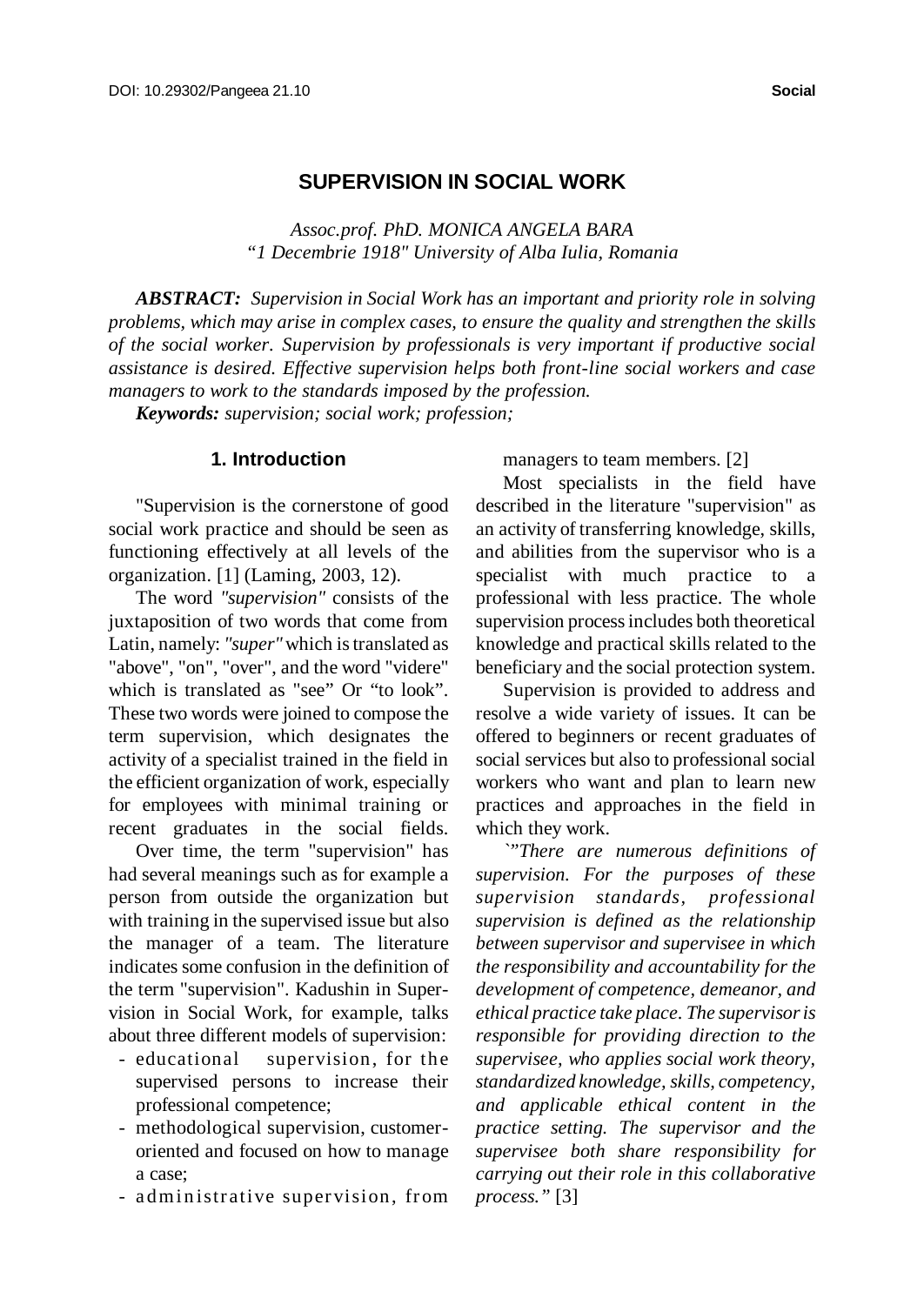### **2. Supervision as a support process**

Supervision consists in discussing the influence that the work of the social worker can have on personal life but also on the analysis of how he can solve certain resolutions. Supervision is veryimportant for the professional satisfaction of social workers, for their professional progress but also for monitoring. the process of leading institutions that provide social services.

The connection or effective process of supervision supports practicing social workers to evolve both professionally and personally, supervision supporting the way in which the success of social workers is achieved but also the extension of practical processes and the transmission of current information.

In the specialized literature in the field of supervision, four important functions of the supervision process have been described, namely the administrative function, the educational function, the support function, and the mediation function.

 a. The administrative function may be associated with the direction or management of social services. It consists in the implementation of administrative methods that support social workers to streamline the social services provided. Administrative supervision focuses on the rules and protocols of social services and focuses on the training of supervised social workers in both office and field work. This function also has some objectives that it pursues during the supervision process. These objectives relate to ensuring the professional skills of employees, ensuring knowledge of the roles and responsibilities of employees, establishing an adequate amount of work tasks for each employee, ensuring the productive and useful organization of employee time and organizing as often as possible, or whenever the process of assessing the professional performance of supervised social workers is needed.

- b. The educational or training function of supervision allows professional social workers to meditate on their successes for development and continuing education. This determines the supervisor to support the social worker to acquire current knowledge about the ways of evaluating the cases or about the types of innovative cases but also for ascertaining some deontological problems. The objectives pursued by the educational function are extending the training of social workers from a professional point of view, appreciating the knowledge and skills, satisfying the need for continuous training of social workers, knowing the results received after supervision by supervised social workers.
- c. The support or support function aims to reduce the stress of the social worker at work to increase their performance and success. This type of supervision outlines a protective, safe, and confident work environment in which supervised people can develop both professionally and personally. In this position - the supervisor - becomes a resource for supervised social workers. The objectives of this function are to help social workers to produce a safe climate in the social service where they work, to specify innovative procedures and methods of intervention, to think about obstacles in relationships with colleagues or superiors/subordinates and to clarify misunderstandings.
- d. The mediation function consists in the position of the mediator supervisor between the supervised persons such as the social worker and various specialists from other institutions. This function is often limited to informing and presenting the heads of the institutions of the problems expressed by the supervised ones, especially when they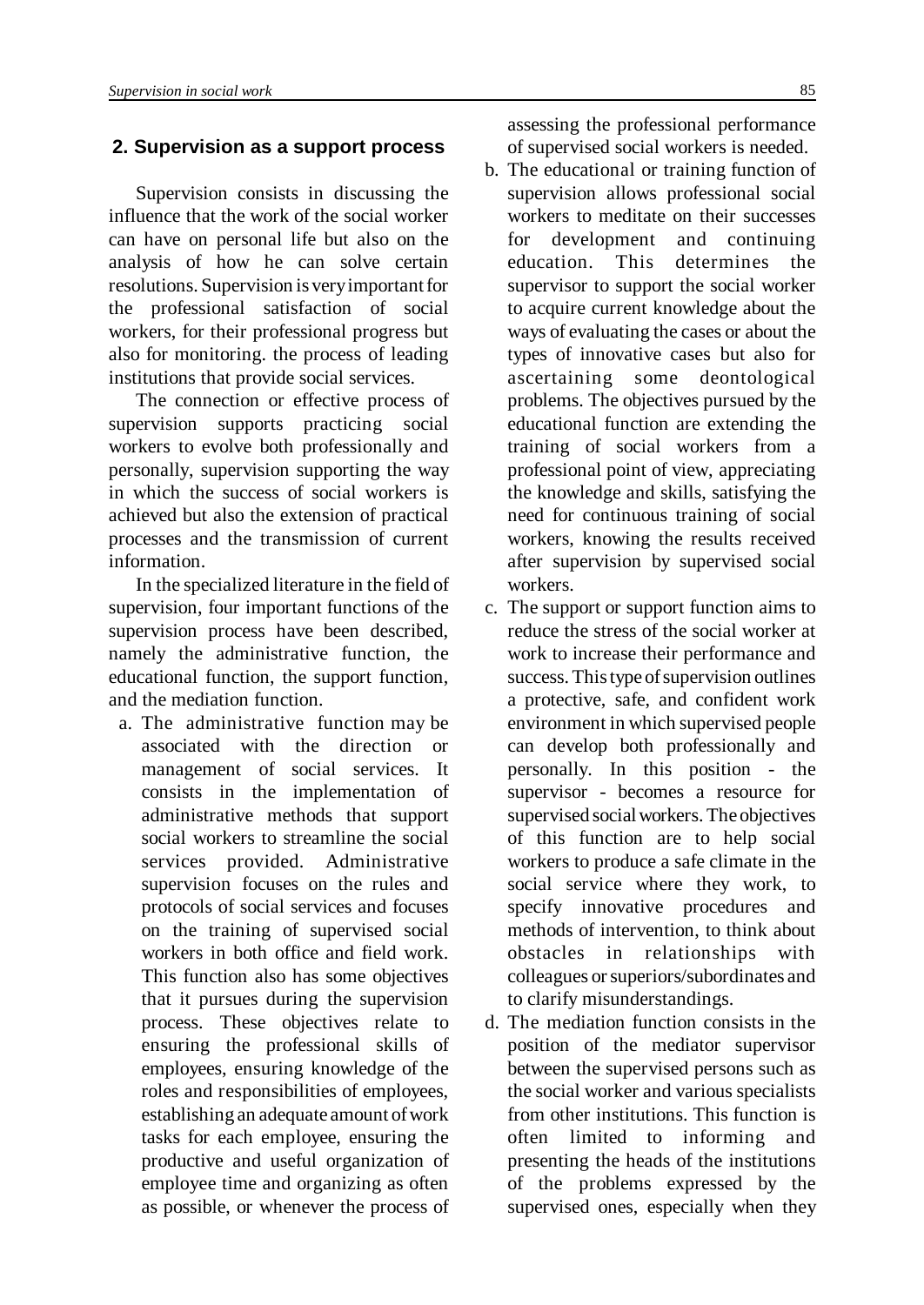find that they have few possibilities to solve the problems of their clients.

The researcher in the field of social work supervision, Kadushin, mentions in his works three types of supervision starting from the three previously mentioned functions: educational, administrative, and supportive or supportive supervision. They also point out that in the work of the social worker the supervision process has set shortand long-term objectives, different depending on the type of supervision. [4]

Coulshed V. (1990) states that supervision goes through the following stages:

1. Description. This is the stage in which what happened is analyzed. The social worker describes each situation, taking care that the supervisor intervenes as little as possible.

2. Clarification. This stage focuses on "What does this mean?"; it tries to understand the situation as it is perceived by the supervisor.

3. Analysis. At this stage, the social worker is helped to identify those aspects that represent the problem, by providing answers to questions such as: "What happened?", "What did not happen?" "Why?"; "What can we learn from this?" and so on

4. Implementation. The stage in which the ground is prepared for the next step: "What are we doing now?" / "What are we going to do now?" / "What is the next step?".

The golden rule of supervision, according to Coulshed V., is not to obstruct and inhibit the discussion during the supervision session. Empathetic listening, summarizing at the beginning of the session, broadening the discussion in the middle phase and concluding the session with summarizing and establishing the next steps to be taken leads to an optimal session. [5]

The principles of supervision were first stated by the researcher in the field O'Donoghue K. (professor at Massey

University, New Zealand), and taken over and adapted in Romania by Cojocaru Şt. in 2005. These principles primarily sublimate the need for supervision regardless of seniority, experience or level of training. These principles also state that supervisory work must be encouraged by social service providers and that supervision is aimed at negotiating and providing solutions to conflict resolution.

Supervisors have tried to group the types of supervision according to several characteristics resulting in three types of supervision: depending on the supervisor's relationship with the organization, depending on the form of organization and in terms of the supervised reality. [6]

From the category of the supervisor's relationship with the organization we have internal or continuous supervision and external or provisional supervision. The category related to the form of organization includes individual supervision and group supervision. Individual supervision refers to the supervision of the social worker and his practical activity. Group supervision is carried out following a prior planning, an activity that has as objectives the evaluation of problematic situations and the finding of solutions or the mediation and resolution of conflicts.

The last category concerns appreciative or recognition-focused supervision and classical or problem-centered supervision. In the case of classical supervision, the supervisor's activity focuses on identifying solutions to the problems faced by the supervised social worker, while appreciative supervision focuses on highlighting the qualities held bythe supervised social worker to make him more confident in hisstrengths. own and find the most advantageous solutions to the problems they face.

In the practice of supervision, the forms of the supervision process can also be combined because this can present some advantages but also some disadvantages. If we refer to group supervision, we can say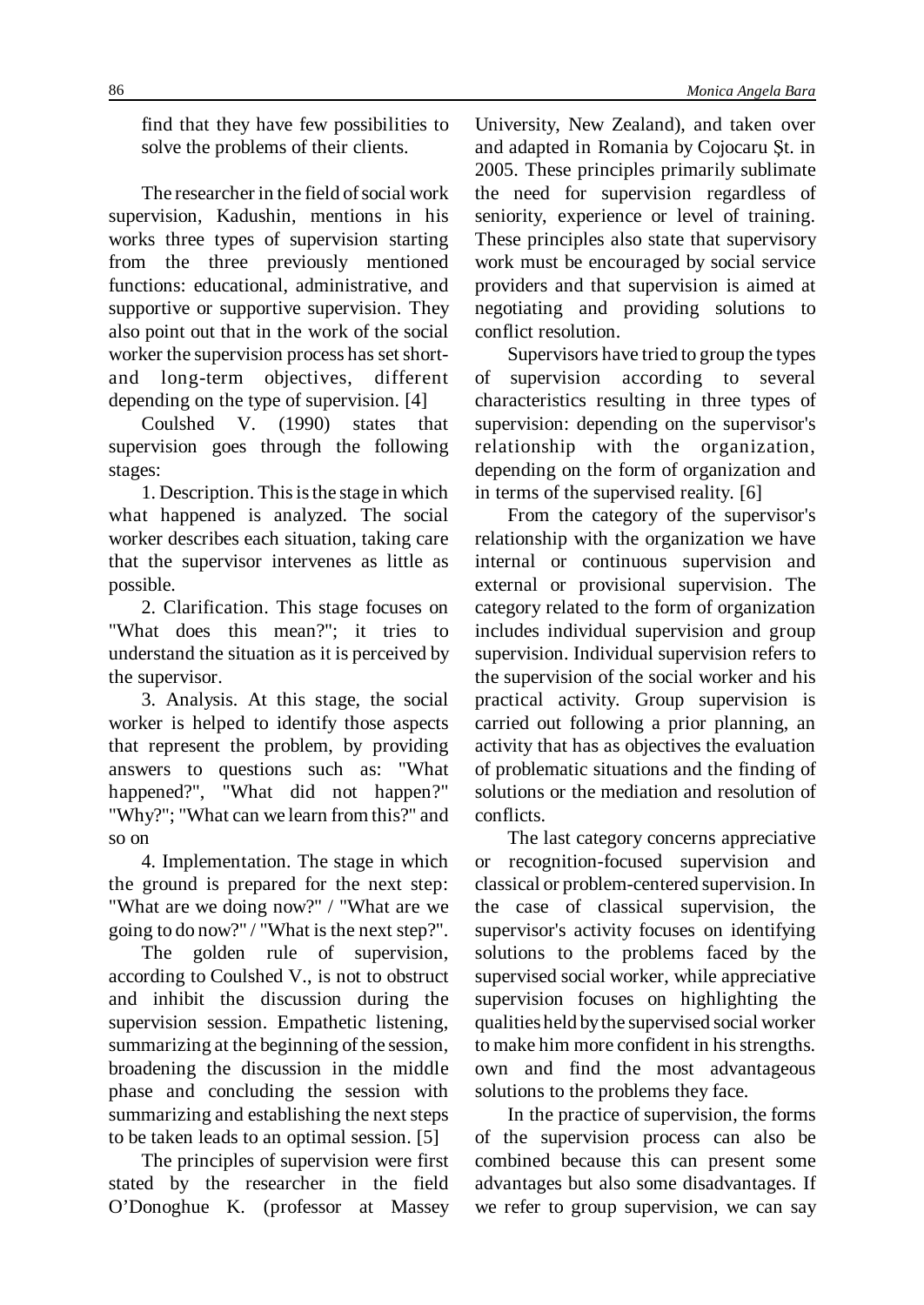that some advantages would be those related to the saving of time and money but also the existence of a diverse and complex typology of problems due to the different experiences lived by social workers. This type of supervision can also have disadvantages and here we can mention the lack of confidentiality regarding the issues presented by the social assistance participants but also issues that may be related to the group characteristics.

The conclusion of the supervision, which also includes its results, is an integral part of the professional development process of the supervised social workers. The last part of the supervision should contain discussions about the problems that the supervised social worker may face in the future but also ways to identify the resources that he can use to solve these problems,

The evaluation of the supervision process has several objectives that must be followed very carefully because they refer to the improvement of the social services provided by the social workers to the assisted, beneficiaries of these services and the maintenance of the deontological principlesin force. Supervisors need to build the most effective supervisory assessment tool.

## **3. The supervisor - the hero behind the professionals**

The task of the supervisor is to effectively organize and control the activity within the institutions where the professionals in the field of social sciences work. The job of a supervisor is a difficult job, but it offers a lot of satisfaction to those people who are prepared and trained for this mission.

"A supervisor is obliged to deal with problem situations. He must be concerned with getting the best results from employees, react quickly when things go wrong and be able to stay in control. [7]

Professional supervisors must ensure that they are prepared for the supervision activity and that they have the necessary skills and knowledge, so that the supervised person is supported to solve their problems but also to develop as a result of the supervision process.

During the meeting, which took place in Romania in the year of the European Association of National Associations of Supervisors, the minimum standards for the training process necessary for those who want tobecome supervisors were established.

The minimum standards and qualifications that a supervisor must possess in order to be able to supervise the work of social workers are, first of all, to have a bachelor's degree in Social Work, issued by an accredited institution, to have completed specific postgraduate courses in supervision, to have seniority in the post in accordance with the rules in force, have the necessary experience in the practice of social assistance and not have sanctions for violating the deontological principles of social work.

A good supervision requires first of all the knowledge of the principles supervision but also the possibility to demonstrate the practical experiences that he has. Supervisors must also know elements of an administrative and organizational nature related to the social institution in which the supervised social worker works.

In Romania at present on the issue of supervision, the Association of Romanian Supervisors occupies the promotion of supervision in Romania both as a discipline and as a professional occupation. The researcher, Muntean A. (2007), says that the first initiative in the process of training the supervisor is the examination and reflection on professional and personal experience. This experience will influence the style of supervision, in the second stage of professional development of the supervisor there is a need for training and direct experience of supervision, which will lead to the structuring of its own philosophy. Therefore, the author argues that the